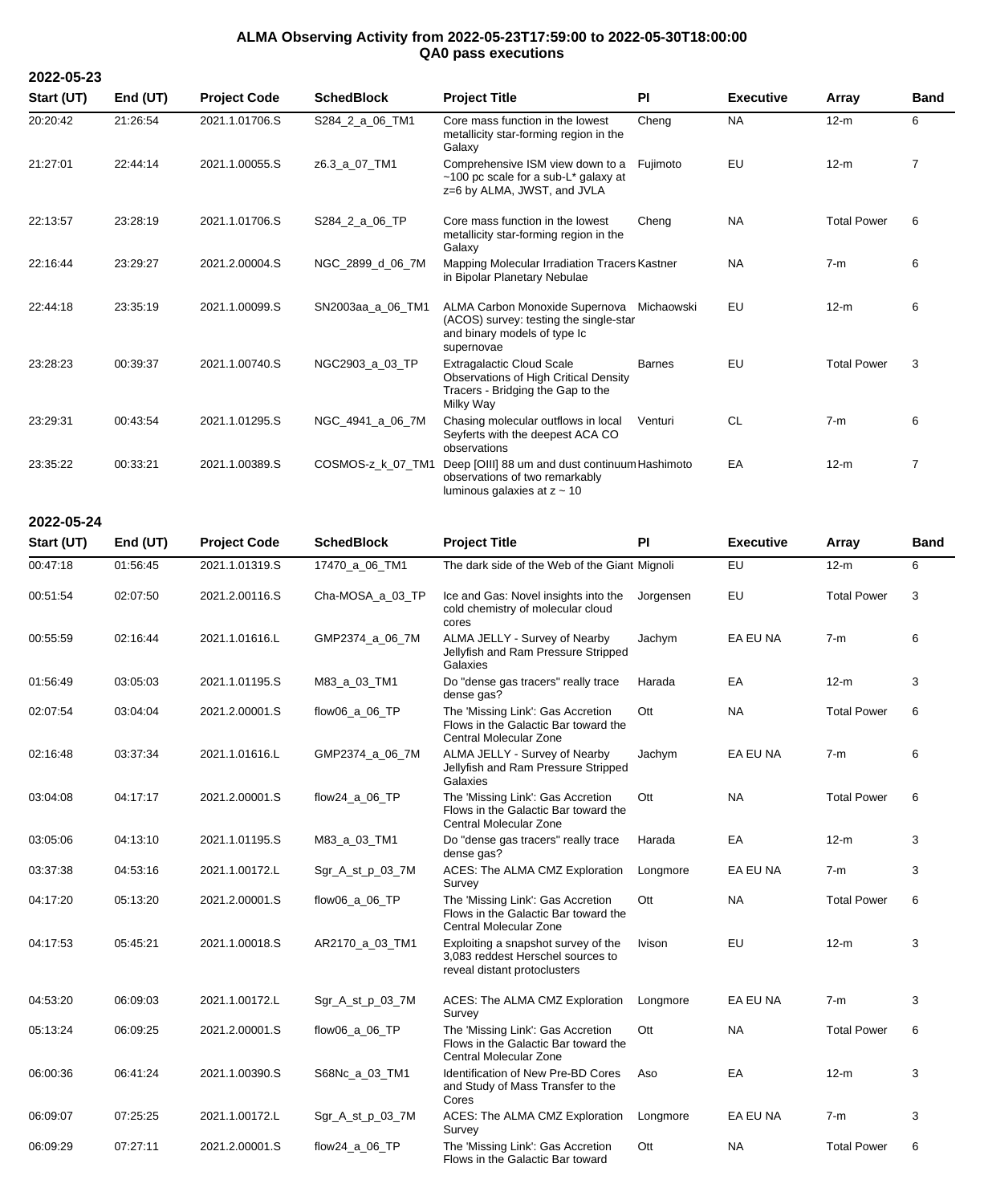|          |          |                |                   | the Central Molecular Zone                                                                                                           |                 |           |                    |                |
|----------|----------|----------------|-------------------|--------------------------------------------------------------------------------------------------------------------------------------|-----------------|-----------|--------------------|----------------|
| 06:57:36 | 07:22:32 | 2021.1.00658.T | GRB2_b_03_TM1     | Gamma-ray Burst Physics with ALMA: Laskar<br>Direct Implications for the Explosions<br>and Progenitors                               |                 | EU        | $12-m$             | 3              |
| 07:24:08 | 08:27:19 | 2021.1.00390.S | S68Nc_a_03_TM1    | Identification of New Pre-BD Cores<br>and Study of Mass Transfer to the<br>Cores                                                     | Aso             | EA        | $12-m$             | 3              |
| 07:27:15 | 08:40:56 | 2021.2.00001.S | flow24_a_06_TP    | The 'Missing Link': Gas Accretion<br>Flows in the Galactic Bar toward the<br>Central Molecular Zone                                  | Ott             | <b>NA</b> | <b>Total Power</b> | 6              |
| 08:41:00 | 09:53:08 | 2021.2.00001.S | flow24_a_06_TP    | The 'Missing Link': Gas Accretion<br>Flows in the Galactic Bar toward the<br>Central Molecular Zone                                  | Ott             | <b>NA</b> | <b>Total Power</b> | 6              |
| 09:18:08 | 10:33:49 | 2021.1.00330.S | NGC_6822_c_03_7M  | An unbiased census of giant<br>molecular clouds in the low-metal<br>dwarf galaxy NGC 6822                                            | Tosaki          | ЕA        | 7-m                | 3              |
| 09:30:59 | 09:49:23 | 2021.1.00311.S | G81.88+0_a_06_TM1 | Submillimeter Continuum of Massive Liu<br>Star Forming Cores with Class II<br><b>Methanol Masers</b>                                 |                 | EA        | $12-m$             | 6              |
| 09:53:49 | 10:58:46 | 2021.1.00027.S | FRB19071_a_04_TM1 | An ALMA Survey of Molecular Gas in Hatsukade<br>the Host Galaxies of Fast Radio<br><b>Bursts</b>                                     |                 | ЕA        | $12-m$             | 4              |
| 09:54:57 | 11:03:44 | 2021.1.00040.S | 3C397_b_06_TP     | A Quest for the Progenitor System of Sano<br>Type la Supernova Remnant                                                               |                 | EA        | <b>Total Power</b> | 6              |
| 10:33:59 | 11:50:24 | 2021.1.00330.S | NGC_6822_c_03_7M  | An unbiased census of giant<br>molecular clouds in the low-metal<br>dwarf galaxy NGC 6822                                            | Tosaki          | ЕA        | 7-m                | 3              |
| 11:03:47 | 12:01:03 | 2021.2.00091.S | IC_1613_b_06_TP   | Mapping the Unique Dwarf Galaxies<br>in the Local Group (MUDGILG)                                                                    | Imara           | <b>NA</b> | <b>Total Power</b> | 6              |
| 11:38:59 | 12:43:58 | 2021.1.00913.S | W0116-05_a_07_TM1 | Are Hot Dust Obscured Galaxies at<br>the Center of Multiple Mergers?                                                                 | Assef           | <b>CL</b> | $12-m$             | $\overline{7}$ |
| 11:52:09 | 12:39:02 | 2021.2.00062.S | J2357_a_06_7M     | Time Filler: Feedback Scaling<br><b>Relations for Gas Infall and Outflows</b><br>in Massive Starburst Galaxies at<br>Redshifts 1.5-6 | Riechers        | <b>NA</b> | $7-m$              | 6              |
| 12:08:03 | 13:13:00 | 2021.2.00049.S | ngc1068_j_06_TP   | Completing 2.6-mm and 1.3-mm<br>spectral scans toward the prototypical<br>Seyfert galaxy NGC 1068                                    | Saito           | ЕA        | <b>Total Power</b> | 6              |
| 12:48:46 | 14:23:16 | 2021.1.00849.S | lo_a_08_TM1       | Isotopes as a Window into the Long- de Kleer<br>Term History of Tidal Heating at Io                                                  |                 | <b>NA</b> | $12-m$             | 8              |
| 12:54:15 | 13:55:53 | 2021.2.00062.S | J0125-47 a 07 7M  | Time Filler: Feedback Scaling<br><b>Relations for Gas Infall and Outflows</b><br>in Massive Starburst Galaxies at<br>Redshifts 1.5-6 | <b>Riechers</b> | <b>NA</b> | $7-m$              | $\overline{7}$ |
| 13:13:04 | 14:17:55 | 2021.2.00049.S | ngc1068_j_06_TP   | Completing 2.6-mm and 1.3-mm<br>spectral scans toward the prototypical<br>Seyfert galaxy NGC 1068                                    | Saito           | EA        | <b>Total Power</b> | 6              |
| 13:55:57 | 15:04:07 | 2021.1.00999.S | M33_cl_06_7M      | A Complete Molecular Gas Map of<br>M33 with the ACA                                                                                  | Koch            | <b>NA</b> | $7-m$              | 6              |
| 14:25:03 | 15:30:28 | 2021.2.00049.S | ngc1068_j_06_TP   | Completing 2.6-mm and 1.3-mm<br>spectral scans toward the prototypical<br>Seyfert galaxy NGC 1068                                    | Saito           | EA        | <b>Total Power</b> | 6              |
| 14:31:43 | 16:07:00 | 2021.1.00849.S | lo_a_08_TM1       | Isotopes as a Window into the Long- de Kleer<br>Term History of Tidal Heating at lo                                                  |                 | <b>NA</b> | $12-m$             | 8              |
| 15:30:32 | 16:58:28 | 2021.1.01369.S | Orion_Ba_b_07_TP  | Dissecting the H/H2 and C+/C/CO<br>transitions of a prototypical PDR:<br>ALMA and JWST observations of the<br>Orion Bar              | Goicoechea      | EU        | <b>Total Power</b> | $\overline{7}$ |
| 17:05:47 | 18:04:46 | 2021.1.00536.S | L1527_a_06_TM1    | Role of ambipolar diffusion in disk<br>formation around protostars                                                                   | Yen             | ЕA        | $12-m$             | 6              |
| 18:22:12 | 19:24:05 | 2021.1.01706.S | S284_2_a_06_TP    | Core mass function in the lowest<br>metallicity star-forming region in the<br>Galaxy                                                 | Cheng           | <b>NA</b> | <b>Total Power</b> | 6              |
| 18:35:31 | 19:06:19 | 2021.1.00407.S | RXCJ0600_b_03_TM1 | Lifting the shroud on two IRAC-dark<br>dusty star-forming galaxies                                                                   | Bauer           | CL        | $12-m$             | 3              |
| 22:20:24 | 23:09:38 | E2E8.1.00089.S | 3C279_b_03_TM1    | Longer QSOs                                                                                                                          | Vila Vilaro     | CL        | $12-m$             | 3              |
| 22:44:43 | 23:40:15 | E2E8.1.00089.S | 3C279_a_03_7M     | Longer QSOs                                                                                                                          | Vila Vilaro     | <b>CL</b> | $7-m$              | 3              |
| 23:13:13 | 00:06:04 | E2E8.1.00090.S | IRC+1021_b_03_TM1 | <b>TEST LINE</b>                                                                                                                     | Vila Vilaro     | <b>CL</b> | $12-m$             | 3              |
|          |          |                |                   |                                                                                                                                      |                 |           |                    |                |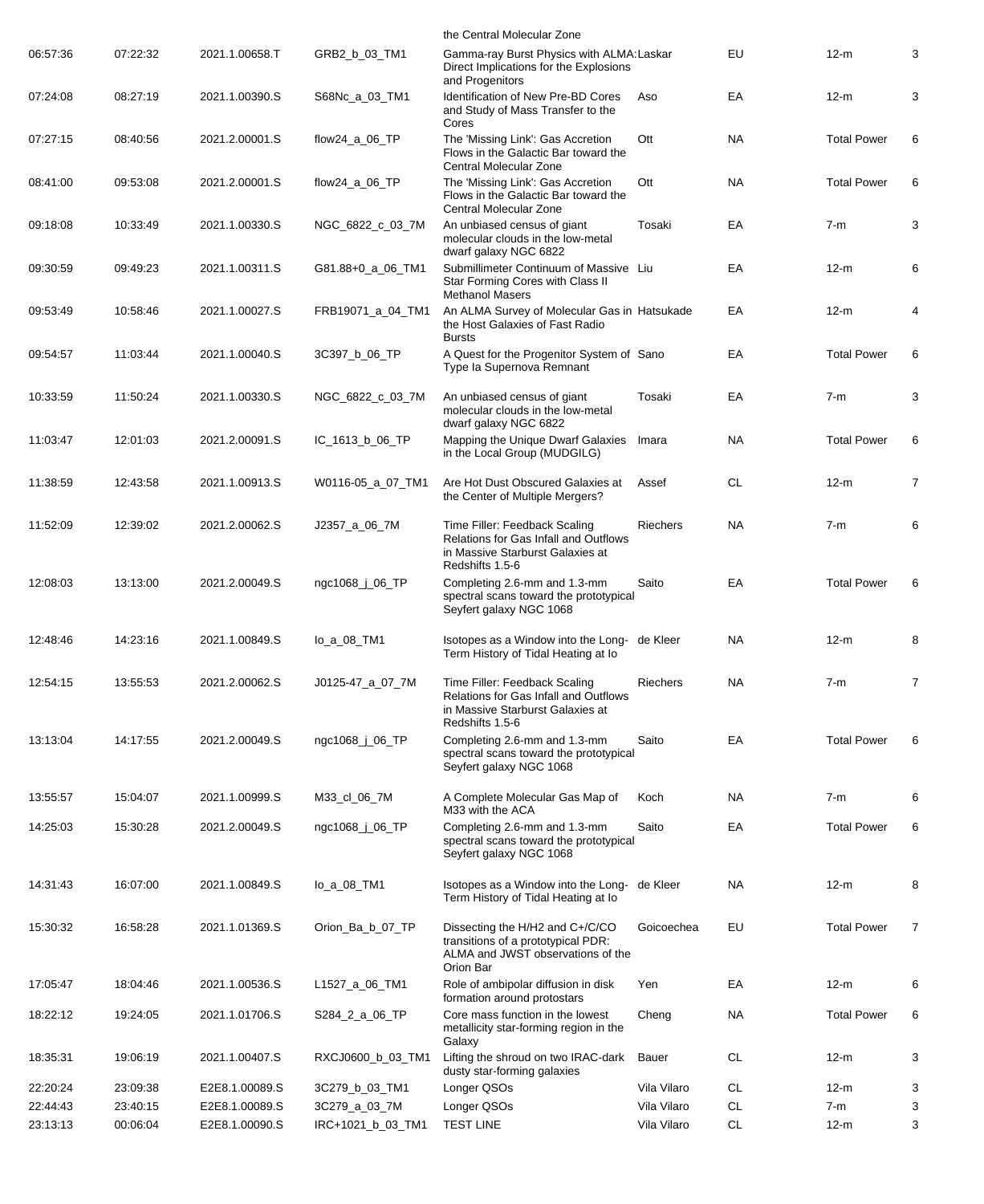| Start (UT) | End (UT) | <b>Project Code</b> | <b>SchedBlock</b> | <b>Project Title</b>                                                                                                               | PI             | <b>Executive</b> | Array              | <b>Band</b>    |
|------------|----------|---------------------|-------------------|------------------------------------------------------------------------------------------------------------------------------------|----------------|------------------|--------------------|----------------|
| 03:24:49   | 04:39:00 | 2021.1.00668.S      | J1319+09_a_08_TM1 | The golden ratio: OIII-to-CII ratio<br>census in SFR-selected sample                                                               | Bakx           | EA               | $12-m$             | 8              |
| 04:40:12   | 04:56:00 | 2021.1.00357.S      | IRAS1539_a_06_TM1 | Observations of CO2 snowline tracer Notsu<br>HCO2+ towards young bursting stars                                                    |                | EA               | $12-m$             | 6              |
| 04:48:19   | 06:21:45 | 2021.1.01195.S      | M83_a_07_7M       | Do "dense gas tracers" really trace<br>dense gas?                                                                                  | Harada         | EA               | $7-m$              | $\overline{7}$ |
| 04:57:03   | 05:53:50 | 2021.2.00001.S      | flow10_a_06_TP    | The 'Missing Link': Gas Accretion<br>Flows in the Galactic Bar toward the<br>Central Molecular Zone                                | Ott            | NA.              | <b>Total Power</b> | 6              |
| 05:54:47   | 06:58:38 | 2021.2.00001.S      | flow10_a_06_TP    | The 'Missing Link': Gas Accretion<br>Flows in the Galactic Bar toward the<br>Central Molecular Zone                                | Ott            | <b>NA</b>        | <b>Total Power</b> | 6              |
| 06:58:55   | 08:03:12 | 2021.1.00172.L      | Sgr_A_st_p_03_TM1 | ACES: The ALMA CMZ Exploration<br>Survey                                                                                           | Longmore       | EA EU NA         | 12-m               | 3              |
| 07:26:43   | 08:42:08 | 2021.1.00172.L      | Sgr_A_st_p_03_7M  | ACES: The ALMA CMZ Exploration<br>Survey                                                                                           | Longmore       | EA EU NA         | $7-m$              | 3              |
| 08:04:11   | 09:08:16 | 2021.1.00172.L      | Sgr_A_st_p_03_TM1 | ACES: The ALMA CMZ Exploration<br>Survey                                                                                           | Longmore       | EA EU NA         | $12-m$             | 3              |
| 08:30:25   | 09:42:40 | 2021.2.00001.S      | flow01_a_06_TP    | The 'Missing Link': Gas Accretion<br>Flows in the Galactic Bar toward the<br>Central Molecular Zone                                | Ott            | NA.              | <b>Total Power</b> | 6              |
| 08:42:43   | 09:55:05 | 2021.1.00172.L      | Sgr_A_st_p_03_7M  | ACES: The ALMA CMZ Exploration<br>Survey                                                                                           | Longmore       | EA EU NA         | $7-m$              | 3              |
| 09:12:37   | 10:44:26 | 2021.1.00668.S      | J2318311_a_08_TM1 | The golden ratio: OIII-to-CII ratio<br>census in SFR-selected sample                                                               | Bakx           | EA               | $12-m$             | 8              |
| 09:43:07   | 10:41:00 | 2021.2.00091.S      | NGC_6822_a_06_TP  | Mapping the Unique Dwarf Galaxies<br>in the Local Group (MUDGILG)                                                                  | Imara          | NA.              | <b>Total Power</b> | 6              |
| 09:56:16   | 11:11:48 | 2021.1.00330.S      | NGC_6822_c_03_7M  | An unbiased census of giant<br>molecular clouds in the low-metal<br>dwarf galaxy NGC 6822                                          | Tosaki         | EA               | $7-m$              | 3              |
| 10:41:53   | 11:39:34 | 2021.2.00091.S      | NGC_6822_a_06_TP  | Mapping the Unique Dwarf Galaxies<br>in the Local Group (MUDGILG)                                                                  | Imara          | NA.              | <b>Total Power</b> | 6              |
| 10:45:20   | 12:12:43 | 2021.1.01065.S      | N13_PDR_b_08_TM1  | The First Ever Low Metallicity PDR<br>Benchmark: Revealing the CO-Dark<br>H <sub>2</sub>                                           | Sandstrom      | NA.              | $12-m$             | 8              |
| 11:12:42   | 12:44:09 | 2021.2.00174.S      | Neptune_a_07_7M   | A first determination of<br>HC14N/HC15N on Neptune: filling a<br>nitrogen isotopic ratio gap in the<br>middle of our solar system  | lino           | EA               | $7-m$              | 7              |
| 11:40:29   | 12:37:41 | 2021.2.00091.S      | IC_1613_b_06_TP   | Mapping the Unique Dwarf Galaxies Imara<br>in the Local Group (MUDGILG)                                                            |                | <b>NA</b>        | <b>Total Power</b> | 6              |
| 12:54:38   | 14:00:31 | 2021.1.01065.S      | N13_PDR_b_08_7M   | The First Ever Low Metallicity PDR<br>Benchmark: Revealing the CO-Dark<br>H <sub>2</sub>                                           | Sandstrom      | NA               | $7-m$              | 8              |
| 13:13:31   | 14:00:40 | 2021.2.00049.S      | ngc1068_c_03_TP   | Completing 2.6-mm and 1.3-mm<br>spectral scans toward the prototypical<br>Seyfert galaxy NGC 1068                                  | Saito          | EA               | <b>Total Power</b> | 3              |
| 13:38:42   | 14:45:16 | 2021.1.01257.S      | J0225-37_a_07_TM1 | Toward a Spatially-resolved MolecularNoble<br>Kennicutt-Schmidt Law in High-z<br><b>Cluster Galaxies with ALMA</b>                 |                | <b>NA</b>        | $12-m$             | $\overline{7}$ |
| 14:54:39   | 15:29:00 | 2021.1.01676.S      | ALESS079_a_07_TM1 | A CO census of high-redshift<br>submillimetre galaxies in ECDFS                                                                    | Thomson        | EU               | $12-m$             | $\overline{7}$ |
| 16:07:44   | 17:08:22 | 2019.2.00044.S      | 30_Dorad_b_06_TP  | ACA Mapping of the Largest<br>Supergiant HII Region in the Nearby<br>Universe: 30 Doradus                                          | <b>Bolatto</b> | NA.              | <b>Total Power</b> | 6              |
| 22:43:35   | 23:13:53 | 2021.1.00046.S      | CW_Leo_p_06_7M    | Exploring quick line and continuum<br>variations in IRC+10216                                                                      | He             | <b>CL</b>        | $7-m$              | 6              |
| 22:44:48   | 23:55:52 | 2021.1.00740.S      | NGC2903_a_03_TP   | <b>Extragalactic Cloud Scale</b><br><b>Observations of High Critical Density</b><br>Tracers - Bridging the Gap to the<br>Milky Way | <b>Barnes</b>  | <b>EU</b>        | <b>Total Power</b> | 3              |
| 22:56:46   | 00:23:58 | 2021.1.00668.S      | J0842+12_a_08_TM1 | The golden ratio: OIII-to-CII ratio<br>census in SFR-selected sample                                                               | Bakx           | EA               | $12-m$             | 8              |
| 23:31:41   | 01:18:54 | 2021.1.01337.S      | SGAS_J12_a_08_7M  | (Re)solving the Mysteries of a lensed Solimano<br>dwarf-dwarf Galaxy Merger at z~3                                                 |                | <b>CL</b>        | $7-m$              | 8              |
| 2022-05-26 |          |                     |                   |                                                                                                                                    |                |                  |                    |                |
| Start (UT) | End (UT) | <b>Project Code</b> | <b>SchedBlock</b> | <b>Project Title</b>                                                                                                               | <b>PI</b>      | <b>Executive</b> | Array              | Band           |

**2022-05-25**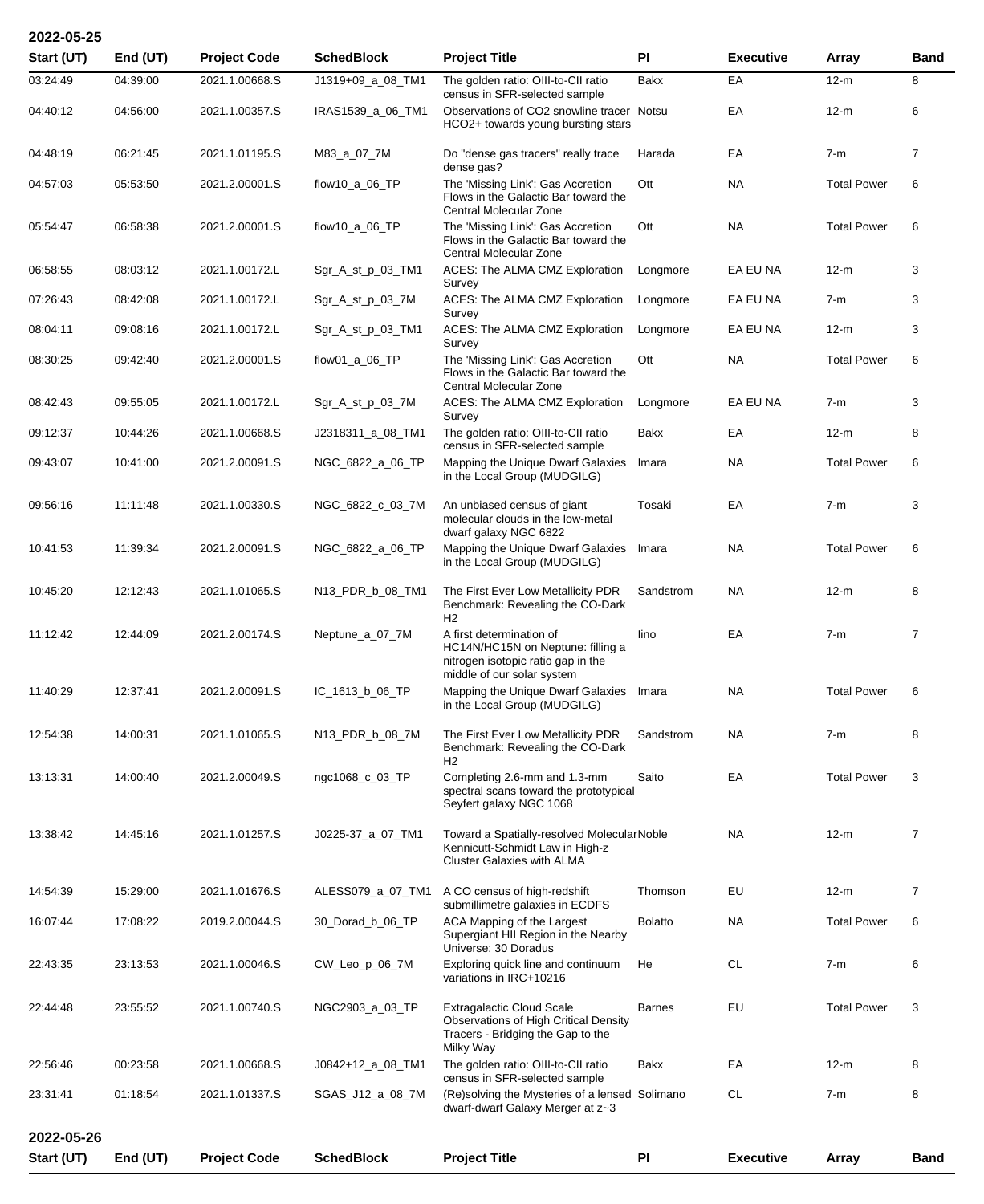| 00:09:03 | 01:20:21 | 2021.1.00740.S | NGC2903_a_03_TP   | <b>Extragalactic Cloud Scale</b><br><b>Observations of High Critical Density</b><br>Tracers - Bridging the Gap to the<br>Milky Way | <b>Barnes</b> | EU        | <b>Total Power</b> | 3              |
|----------|----------|----------------|-------------------|------------------------------------------------------------------------------------------------------------------------------------|---------------|-----------|--------------------|----------------|
| 00:38:57 | 01:53:31 | 2021.1.00668.S | J1319+09_a_08_TM1 | The golden ratio: OIII-to-CII ratio<br>census in SFR-selected sample                                                               | Bakx          | EA        | $12-m$             | 8              |
| 01:30:12 | 03:17:33 | 2021.1.01337.S | SGAS_J12_a_08_7M  | (Re)solving the Mysteries of a lensed Solimano<br>dwarf-dwarf Galaxy Merger at z~3                                                 |               | СL        | $7-m$              | 8              |
| 01:35:38 | 02:44:18 | 2021.1.00591.S | ngc4321_c_08_TP   | Cloud-scale neutral atomic carbon in Saito<br>the local star-forming galaxy NGC<br>4321                                            |               | EA        | <b>Total Power</b> | 8              |
| 02:14:17 | 03:38:39 | 2021.1.00668.S | P183+05C_a_08_TM1 | The golden ratio: OIII-to-CII ratio<br>census in SFR-selected sample                                                               | Bakx          | EA        | $12-m$             | 8              |
| 03:27:30 | 04:51:18 | 2021.2.00177.S | G309.92+_a_06_TP  | 'Shaping' the outflows of massive<br>protostars                                                                                    | Zhang         | EA        | <b>Total Power</b> | 6              |
| 03:41:15 | 04:46:55 | 2021.1.00172.L | Sgr_A_st_b_03_TM1 | ACES: The ALMA CMZ Exploration<br>Survey                                                                                           | Longmore      | EA EU NA  | $12-m$             | 3              |
| 04:52:07 | 06:10:24 | 2021.2.00001.S | flow23_a_06_TP    | The 'Missing Link': Gas Accretion<br>Flows in the Galactic Bar toward the<br>Central Molecular Zone                                | Ott           | NA        | <b>Total Power</b> | 6              |
| 05:10:01 | 06:13:05 | 2021.1.00390.S | S68Nc_a_03_TM1    | Identification of New Pre-BD Cores<br>and Study of Mass Transfer to the<br>Cores                                                   | Aso           | EA        | $12-m$             | 3              |
| 06:11:23 | 06:44:21 | 2021.2.00177.S | G337.40- a 06 TP  | 'Shaping' the outflows of massive<br>protostars                                                                                    | Zhang         | EA        | <b>Total Power</b> | 6              |
| 06:14:04 | 07:16:57 | 2021.1.00390.S | S68Nc_a_03_TM1    | <b>Identification of New Pre-BD Cores</b><br>and Study of Mass Transfer to the<br>Cores                                            | Aso           | EA        | $12-m$             | 3              |
| 06:45:03 | 07:59:32 | 2021.2.00001.S | flow23_a_06_TP    | The 'Missing Link': Gas Accretion<br>Flows in the Galactic Bar toward the<br>Central Molecular Zone                                | Ott           | NA        | <b>Total Power</b> | 6              |
| 07:24:16 | 08:39:26 | 2021.1.00172.L | Sgr_A_st_p_03_7M  | ACES: The ALMA CMZ Exploration<br>Survey                                                                                           | Longmore      | EA EU NA  | $7-m$              | 3              |
| 07:33:05 | 08:38:20 | 2021.1.00172.L | Sgr_A_st_b_03_TM1 | ACES: The ALMA CMZ Exploration<br>Survey                                                                                           | Longmore      | EA EU NA  | $12-m$             | 3              |
| 08:00:38 | 09:13:46 | 2021.2.00001.S | flow23_a_06_TP    | The 'Missing Link': Gas Accretion<br>Flows in the Galactic Bar toward the<br>Central Molecular Zone                                | Ott           | NA        | <b>Total Power</b> | 6              |
| 08:39:15 | 09:44:28 | 2021.1.00172.L | Sgr_A_st_b_03_TM1 | ACES: The ALMA CMZ Exploration<br>Survey                                                                                           | Longmore      | EA EU NA  | $12-m$             | 3              |
| 08:39:59 | 09:55:05 | 2021.1.00172.L | Sgr_A_st_h_03_7M  | ACES: The ALMA CMZ Exploration<br>Survey                                                                                           | Longmore      | EA EU NA  | $7-m$              | 3              |
| 09:14:23 | 10:27:32 | 2021.2.00001.S | flow01_a_06_TP    | The 'Missing Link': Gas Accretion<br>Flows in the Galactic Bar toward the<br>Central Molecular Zone                                | Ott           | NA        | <b>Total Power</b> | 6              |
| 09:55:42 | 11:11:12 | 2021.1.00330.S | NGC_6822_c_03_7M  | An unbiased census of giant<br>molecular clouds in the low-metal<br>dwarf galaxy NGC 6822                                          | Tosaki        | EA        | $7-m$              | 3              |
| 09:59:29 | 10:40:42 | 2021.1.00071.S | ADF22.A1_a_07_TM2 | Resolving star-forming regions in<br>SMGs at a z=3 proto-cluster core                                                              | Umehata       | EA        | $12-m$             | $\overline{7}$ |
| 10:28:01 | 11:25:19 | 2021.2.00091.S | IC_1613_b_06_TP   | Mapping the Unique Dwarf Galaxies<br>in the Local Group (MUDGILG)                                                                  | Imara         | NA        | <b>Total Power</b> | 6              |
| 10:51:12 | 12:24:01 | 2021.1.00668.S | J2318311_a_08_TM1 | The golden ratio: OIII-to-CII ratio<br>census in SFR-selected sample                                                               | Bakx          | EA        | $12-m$             | 8              |
| 11:11:46 | 12:43:10 | 2021.2.00174.S | Neptune_a_07_7M   | A first determination of<br>HC14N/HC15N on Neptune: filling a<br>nitrogen isotopic ratio gap in the<br>middle of our solar system  | lino          | EA        | $7-m$              | $\overline{7}$ |
| 11:25:50 | 12:22:44 | 2021.2.00091.S | IC_1613_b_06_TP   | Mapping the Unique Dwarf Galaxies<br>in the Local Group (MUDGILG)                                                                  | Imara         | NA        | <b>Total Power</b> | 6              |
| 12:29:44 | 13:27:01 | 2021.2.00091.S | IC_1613_c_06_TP   | Mapping the Unique Dwarf Galaxies Imara<br>in the Local Group (MUDGILG)                                                            |               | NA.       | <b>Total Power</b> | 6              |
| 12:32:47 | 13:38:55 | 2021.1.01257.S | J0225-37_a_07_TM1 | Toward a Spatially-resolved MolecularNoble<br>Kennicutt-Schmidt Law in High-z<br><b>Cluster Galaxies with ALMA</b>                 |               | NA        | $12-m$             | 7              |
| 12:50:06 | 14:20:04 | 2021.1.00999.S | M33_ak_06_7M      | A Complete Molecular Gas Map of<br>M33 with the ACA                                                                                | Koch          | NA.       | $7-m$              | 6              |
| 13:29:36 | 14:49:26 | 2021.2.00079.S | NGC1326_a_07_TP   | Complete Molecular Gas Coverage in Levy<br>Nearby Low-Luminosity AGN                                                               |               | <b>NA</b> | <b>Total Power</b> | $\overline{7}$ |
| 14:23:48 | 15:08:55 | 2021.1.00393.S | SDSSJ010_b_03_TM1 | How do nuclear outflows impact<br>molecular gas reservoirs in high-<br>redshift luminous quasars?                                  | Temple        | <b>CL</b> | $12-m$             | 3              |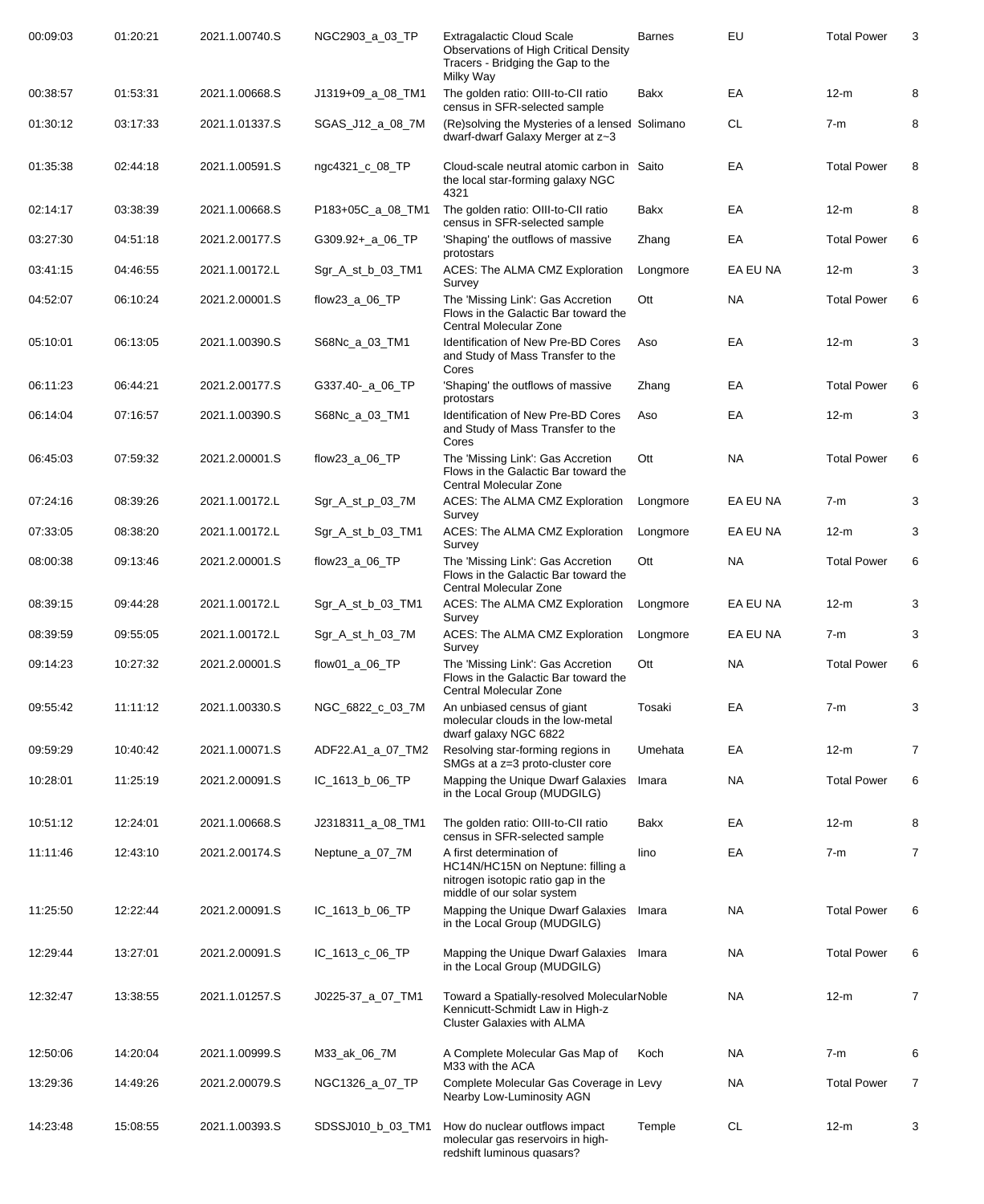| 14:56:24   | 16:19:59   | 2021.2.00079.S      | NGC1326_a_07_TP   | Complete Molecular Gas Coverage in Levy<br>Nearby Low-Luminosity AGN                                                                                   |                | <b>NA</b>        | <b>Total Power</b> | $\overline{7}$ |
|------------|------------|---------------------|-------------------|--------------------------------------------------------------------------------------------------------------------------------------------------------|----------------|------------------|--------------------|----------------|
| 15:03:54   | 17:00:05   | 2021.1.01420.S      | K04166_a_06_7M    | Initial environmental magnetic field<br>and turbulent properties: does it<br>matter to shape the outcome of star<br>formation?                         | Maury          | EU               | $7-m$              | 6              |
| 15:12:09   | 16:12:00   | 2021.1.01188.S      | GDS-4712_a_03_TM1 | CO Kinematics at Cosmic Noon:<br>Timing the Redistribution of Metals<br><b>Around Galaxies</b>                                                         | <b>Simons</b>  | <b>NA</b>        | $12-m$             | 3              |
| 16:20:03   | 17:35:07   | 2021.1.01706.S      | S284_2_a_06_TP    | Core mass function in the lowest<br>metallicity star-forming region in the<br>Galaxy                                                                   | Cheng          | <b>NA</b>        | <b>Total Power</b> | 6              |
| 16:37:27   | 16:53:24   | 2021.1.00994.S      | CIDA_9_b_06_TM1   | Small-scale Substructures in<br><b>Transition Disks</b>                                                                                                | Perez          | <b>CL</b>        | $12-m$             | 6              |
| 16:54:26   | 17:40:52   | 2021.1.01650.S      | UDS-3107_a_04_TM1 | Towards a systematic redshift<br>determination of HST-dark galaxies                                                                                    | Kohno          | EA               | $12-m$             | 4              |
| 17:00:09   | 18:46:41   | 2021.1.01420.S      | K04166_a_06_7M    | Initial environmental magnetic field<br>and turbulent properties: does it<br>matter to shape the outcome of star<br>formation?                         | Maury          | EU               | $7-m$              | 6              |
| 17:41:51   | 18:28:16   | 2021.1.00393.S      | SDSSJ081_c_03_TM1 | How do nuclear outflows impact<br>molecular gas reservoirs in high-<br>redshift luminous quasars?                                                      | Temple         | <b>CL</b>        | $12-m$             | 3              |
| 17:42:15   | 18:18:14   | 2021.1.01706.S      | S284_2_a_06_TP    | Core mass function in the lowest<br>metallicity star-forming region in the<br>Galaxy                                                                   | Cheng          | <b>NA</b>        | <b>Total Power</b> | 6              |
| 18:36:45   | 19:23:15   | 2021.1.00393.S      | SDSSJ083 a 03 TM1 | How do nuclear outflows impact<br>molecular gas reservoirs in high-<br>redshift luminous quasars?                                                      | Temple         | <b>CL</b>        | $12-m$             | 3              |
| 19:23:17   | 20:34:00   | 2021.1.00740.S      | NGC2903_a_03_TM1  | <b>Extragalactic Cloud Scale</b><br><b>Observations of High Critical Density</b><br>Tracers - Bridging the Gap to the<br>Milky Way                     | <b>Barnes</b>  | EU               | $12-m$             | 3              |
| 19:35:27   | 20:48:28   | 2021.1.00367.S      | 30_Dorad_h_06_7M  | ACA Mapping of the Largest<br>Supergiant HII Region in the Nearby<br>Universe: 30 Doradus                                                              | <b>Bolatto</b> | <b>NA</b>        | $7-m$              | 6              |
| 20:35:02   | 21:45:38   | 2021.1.00740.S      | NGC2903 a 03 TM1  | <b>Extragalactic Cloud Scale</b><br>Observations of High Critical Density<br>Tracers - Bridging the Gap to the<br>Milky Way                            | <b>Barnes</b>  | EU               | $12-m$             | 3              |
| 20:48:31   | 21:29:42   | 2021.1.01644.S      | NGC2903_a_06_7M   | Probing the Excitation and the Mass- García-<br>Luminosity Conversion Factor of the Rodríguez<br>Dense, Star Forming Gas Across<br><b>Galaxy Disks</b> |                | EU               | $7-m$              | 6              |
| 21:53:55   | 22:44:42   | 2021.1.00099.S      | SN2003aa_a_06_TM1 | ALMA Carbon Monoxide Supernova Michaowski<br>(ACOS) survey: testing the single-star<br>and binary models of type Ic<br>supernovae                      |                | EU               | $12-m$             | 6              |
| 21:54:51   | 23:10:27   | 2021.1.01706.S      | S284_2_a_06_TP    | Core mass function in the lowest<br>metallicity star-forming region in the<br>Galaxy                                                                   | Cheng          | <b>NA</b>        | <b>Total Power</b> | 6              |
| 22:55:22   | 00:04:19   | 2021.1.00607.S      | G165.7+6_a_03_TM1 | The dense gas star-formation law in<br>dusty star-forming galaxies at z~2-4                                                                            | Canameras      | EU               | $12-m$             | 3              |
| 23:10:31   | 00:23:35   | 2021.1.00740.S      | NGC2903_a_03_TP   | <b>Extragalactic Cloud Scale</b><br>Observations of High Critical Density<br>Tracers - Bridging the Gap to the<br>Milky Way                            | <b>Barnes</b>  | EU               | <b>Total Power</b> | 3              |
| 2022-05-27 |            |                     |                   |                                                                                                                                                        |                |                  |                    |                |
| Start (UT) | End $(UT)$ | <b>Project Code</b> | <b>SchedBlock</b> | <b>Project Title</b>                                                                                                                                   | PI             | <b>Executive</b> | Array              | <b>Band</b>    |
| 00:27:53   | 01:47:56   | 2021.1.00738.S      | HD100546_a_07_TM1 | Evaporating ices in planet-forming<br>disks                                                                                                            | Booth          | EU               | $12-m$             | $\overline{7}$ |
| 00:39:00   | 01:58:12   | 2021.1.01616.L      | NGC4848_a_06_7M   | ALMA JELLY - Survey of Nearby<br>Jellyfish and Ram Pressure Stripped<br>Galaxies                                                                       | Jachym         | EA EU NA         | $7-m$              | 6              |
| 00:39:27   | 01:53:39   | 2021.1.00199.S      | NGC3941_a_03_TP   | Systematically Measuring CO<br><b>Emission of Double-Barred Galaxies</b>                                                                               | Wu             | EA               | <b>Total Power</b> | 3              |
| 01:50:17   | 03:17:43   | 2021.1.00018.S      | AR2170_a_03_TM1   | Exploiting a snapshot survey of the<br>3,083 reddest Herschel sources to<br>reveal distant protoclusters                                               | Ivison         | EU               | $12-m$             | 3              |
| 01:55:59   | 03:20:09   | 2021.1.00802.S      | IRAS_162_a_06_TP  | Mapping Flows of Gas Around 0.2 to Federman<br>310 Lsun Protostars: ALMA Imaging<br>of JWST Targeted Protostars                                        |                | <b>NA</b>        | <b>Total Power</b> | 6              |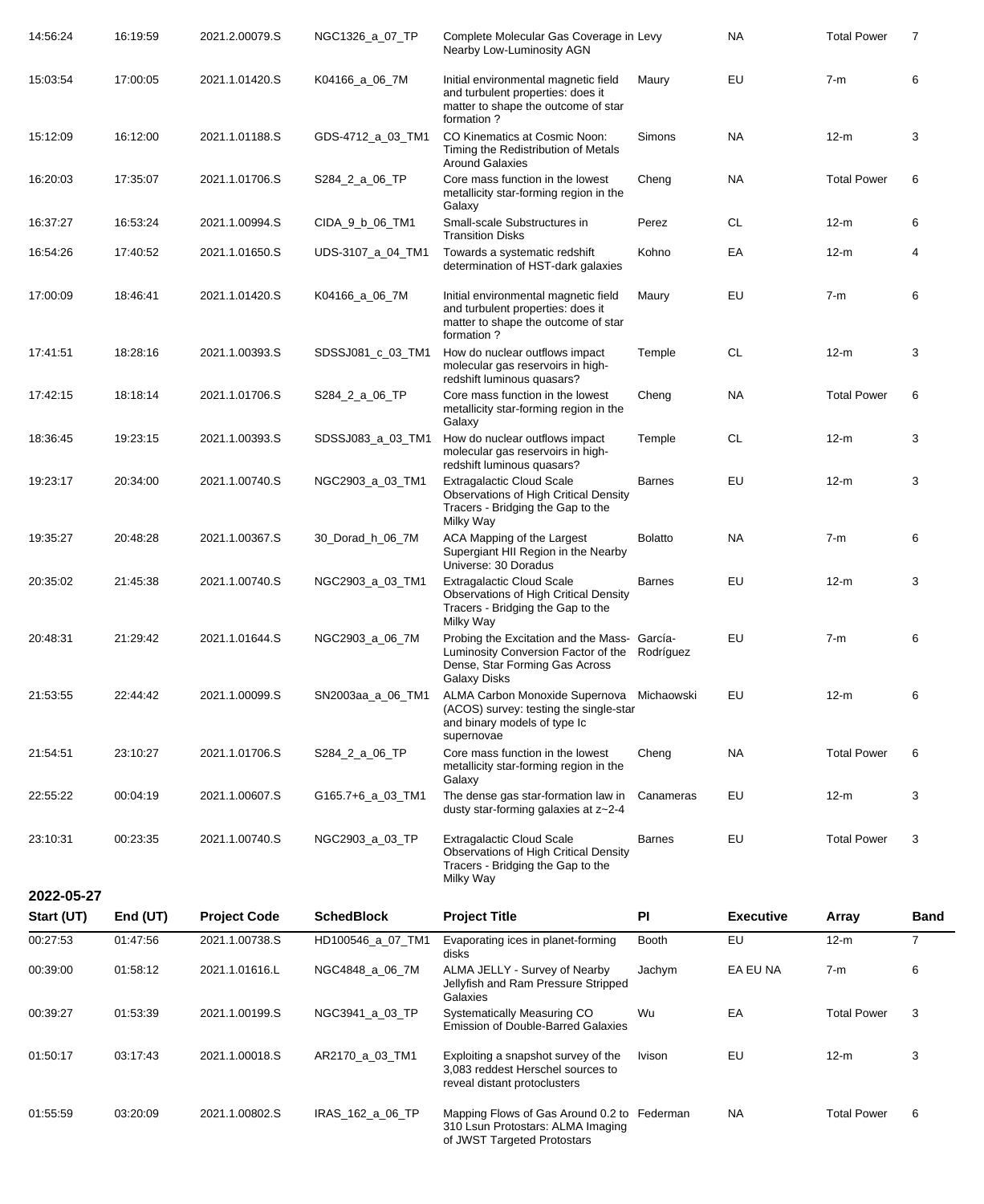| 00:03:13   | 01:05:38 | 2021.1.00607.S      | G165.7+6_a_04_TM1 | The dense gas star-formation law in<br>dusty star-forming galaxies at                                                              | Canameras     | EU               | $12-m$             | 4           |
|------------|----------|---------------------|-------------------|------------------------------------------------------------------------------------------------------------------------------------|---------------|------------------|--------------------|-------------|
| Start (UT) | End (UT) | <b>Project Code</b> | <b>SchedBlock</b> | <b>Project Title</b>                                                                                                               | PI            | <b>Executive</b> | Array              | <b>Band</b> |
| 2022-05-28 |          |                     |                   |                                                                                                                                    |               |                  |                    |             |
| 23:27:23   | 00:44:51 | 2021.2.00150.S      | J100217._a_06_7M  | MIGHTEE-CO: Adding molecular gas Maddox<br>to the resolved neutral hydrogen<br>across the past billion years                       |               | EU               | $7-m$              | 6           |
| 22:48:01   | 00:00:39 | 2021.1.00740.S      | NGC2903_a_03_TP   | <b>Extragalactic Cloud Scale</b><br><b>Observations of High Critical Density</b><br>Tracers - Bridging the Gap to the<br>Milky Way | <b>Barnes</b> | EU               | <b>Total Power</b> | 3           |
| 22:26:30   | 23:40:09 | 2021.1.00018.S      | AR1693_a_03_TM1   | Exploiting a snapshot survey of the<br>3,083 reddest Herschel sources to<br>reveal distant protoclusters                           | Ivison        | EU               | $12-m$             | 3           |
| 22:13:45   | 23:26:08 | 2021.2.00150.S      | J100217._a_06_7M  | MIGHTEE-CO: Adding molecular gas Maddox<br>to the resolved neutral hydrogen<br>across the past billion years                       |               | EU               | $7-m$              | 6           |
| 21:27:27   | 22:08:48 | 2021.2.00175.S      | WB89_124_a_06_7M  | An ACA census of Galactic metal-<br>poor molecular clouds                                                                          | Lin           | <b>OTHER</b>     | $7-m$              | 6           |
| 21:15:37   | 22:26:25 | 2021.1.00740.S      | NGC2903_a_03_TM1  | <b>Extragalactic Cloud Scale</b><br><b>Observations of High Critical Density</b><br>Tracers - Bridging the Gap to the<br>Milky Way | <b>Barnes</b> | EU               | $12-m$             | 3           |
| 20:43:52   | 21:25:27 | 2021.2.00175.S      | WB89_123_a_06_7M  | An ACA census of Galactic metal-<br>poor molecular clouds                                                                          | Lin           | <b>OTHER</b>     | $7-m$              | 6           |
| 11:45:27   | 12:42:29 | 2021.2.00091.S      | IC_1613_c_06_TP   | Mapping the Unique Dwarf Galaxies<br>in the Local Group (MUDGILG)                                                                  | Imara         | <b>NA</b>        | <b>Total Power</b> | 6           |
| 10:47:54   | 11:45:23 | 2021.2.00091.S      | IC_1613_c_06_TP   | Mapping the Unique Dwarf Galaxies Imara<br>in the Local Group (MUDGILG)                                                            |               | <b>NA</b>        | <b>Total Power</b> |             |
| 10:36:42   | 11:54:12 | 2021.1.01065.S      | N13_PDR_a_08_TM1  | The First Ever Low Metallicity PDR<br>Benchmark: Revealing the CO-Dark<br>H <sub>2</sub>                                           | Sandstrom     | <b>NA</b>        | $12-m$             | 8           |
| 09:39:58   | 10:24:52 | 2021.1.00311.S      | G50.779+_a_06_TM1 | Submillimeter Continuum of Massive Liu<br>Star Forming Cores with Class II<br><b>Methanol Masers</b>                               |               | EA               | $12-m$             | 6           |
| 09:39:02   | 10:47:03 | 2021.1.00040.S      | 3C397_b_06_TP     | A Quest for the Progenitor System of Sano<br>Type la Supernova Remnant                                                             |               | EA               | <b>Total Power</b> | 6           |
| 09:20:03   | 10:35:43 | 2021.1.00330.S      | NGC_6822_c_03_7M  | An unbiased census of giant<br>molecular clouds in the low-metal<br>dwarf galaxy NGC 6822                                          | Tosaki        | EA               | $7-m$              | 3           |
| 08:28:06   | 09:38:22 | 2019.1.01400.S      | W28_j_06_TP       | A Quest for the Formation Mechanism Sano<br>of Molecular Filaments                                                                 |               | EA               | <b>Total Power</b> | 6           |
| 08:19:16   | 09:23:02 | 2021.1.00172.L      | Sgr_A_st_k_03_TM1 | ACES: The ALMA CMZ Exploration<br>Survey                                                                                           | Longmore      | EA EU NA         | $12-m$             | 3           |
| 07:16:17   | 08:27:30 | 2019.1.01400.S      | W28_i_06_TP       | galaxies<br>A Quest for the Formation Mechanism Sano<br>of Molecular Filaments                                                     |               | EA               | <b>Total Power</b> | 6           |
| 07:09:57   | 08:08:41 | 2021.1.00602.S      | RFGC3385_a_03_TM1 | Central Molecular Zone<br>Probing the star formation process<br>and dark matter halos of superthin                                 | Davis         | EU               | $12-m$             | 3           |
| 05:50:06   | 07:15:45 | 2021.2.00001.S      | flow15_a_06_TP    | Survey<br>The 'Missing Link': Gas Accretion<br>Flows in the Galactic Bar toward the                                                | Ott           | NA.              | <b>Total Power</b> | 6           |
| 05:02:21   | 06:20:49 | 2021.1.00172.L      | Sgr_A_st_h_03_7M  | ACES: The ALMA CMZ Exploration                                                                                                     | Longmore      | EA EU NA         | $7-m$              | 3           |
| 04:38:58   | 05:49:23 | 2019.1.01400.S      | W28_i_06_TP       | A Quest for the Formation Mechanism Sano<br>of Molecular Filaments                                                                 |               | EA               | <b>Total Power</b> | 6           |
| 04:01:42   | 05:28:51 | 2021.1.00018.S      | AR2170_a_03_TM1   | and Progenitors<br>Exploiting a snapshot survey of the<br>3,083 reddest Herschel sources to<br>reveal distant protoclusters        | Ivison        | EU               | $12-m$             | 3           |
| 03:35:34   | 04:00:51 | 2021.1.00658.T      | GRB2_c_03_TM1     | Gamma-ray Burst Physics with ALMA: Laskar<br>Direct Implications for the Explosions                                                |               | EU               | $12-m$             | 3           |
| 03:24:22   | 04:35:02 | 2019.1.01400.S      | W28_i_06_TP       | Galaxies<br>A Quest for the Formation Mechanism Sano<br>of Molecular Filaments                                                     |               | EA               | <b>Total Power</b> | 6           |
| 01:59:31   | 03:17:28 | 2021.1.01616.L      | NGC4848_a_06_7M   | ALMA JELLY - Survey of Nearby<br>Jellyfish and Ram Pressure Stripped                                                               | Jachym        | EA EU NA         | $7-m$              | 6           |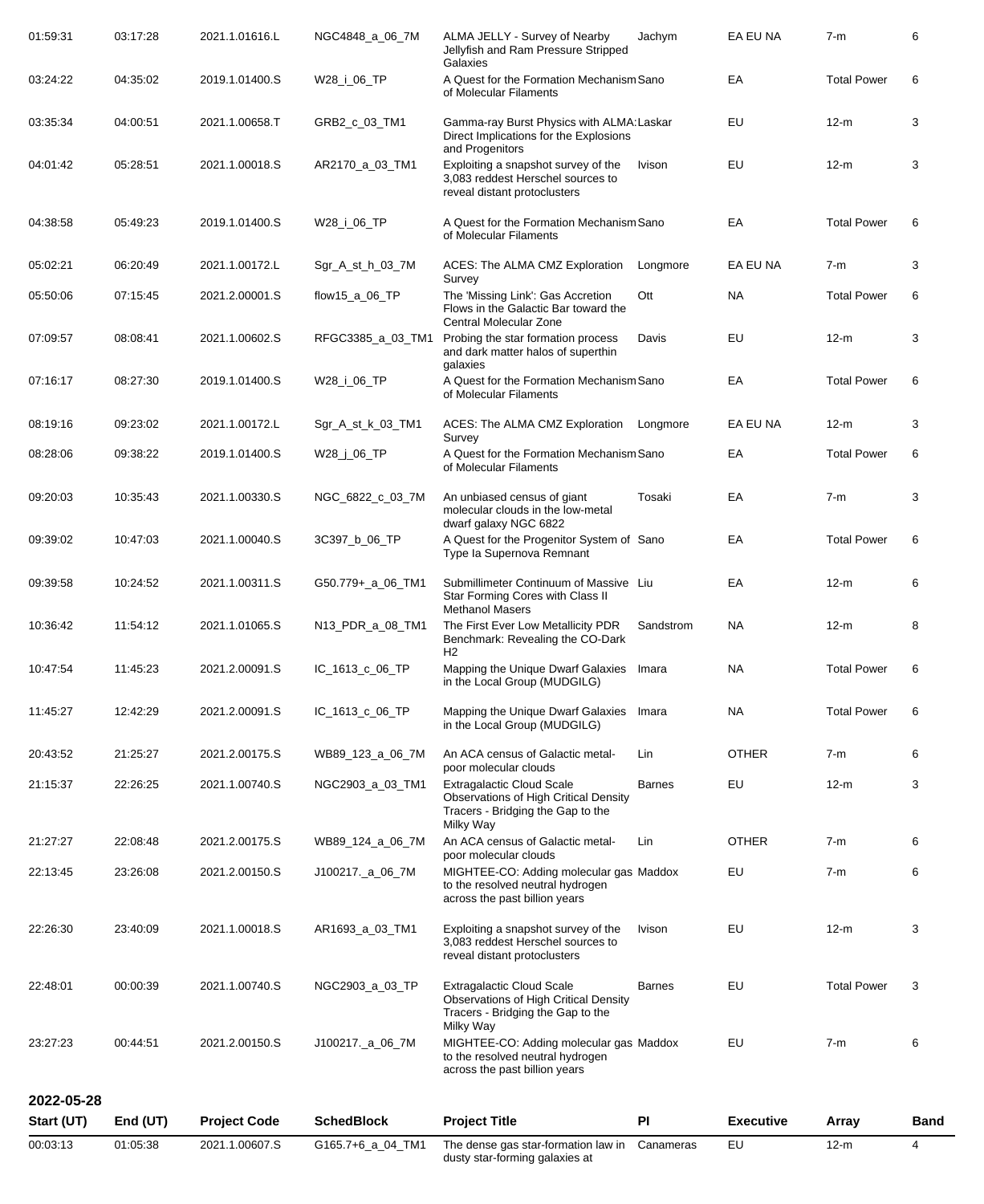|          |          |                |                   | $z - 2 - 4$                                                                                                                       |                 |           |                    |                |
|----------|----------|----------------|-------------------|-----------------------------------------------------------------------------------------------------------------------------------|-----------------|-----------|--------------------|----------------|
| 00:14:44 | 01:27:40 | 2021.1.00740.S | NGC2903_a_03_TP   | Extragalactic Cloud Scale<br><b>Observations of High Critical Density</b><br>Tracers - Bridging the Gap to the<br>Milky Way       | <b>Barnes</b>   | EU        | <b>Total Power</b> | 3              |
| 01:04:39 | 02:23:41 | 2021.1.01616.L | NGC4848_a_06_7M   | ALMA JELLY - Survey of Nearby<br>Jellyfish and Ram Pressure Stripped<br>Galaxies                                                  | Jachym          | EA EU NA  | $7-m$              | 6              |
| 01:17:53 | 02:31:50 | 2021.1.00439.S | NGC4038_a_03_TM1  | How do clouds regulate star<br>formation? A detailed view of the<br>Antennae merger                                               | Wilson          | <b>NA</b> | $12-m$             | 3              |
| 02:24:46 | 03:44:05 | 2021.1.01616.L | NGC4848_a_06_7M   | ALMA JELLY - Survey of Nearby<br>Jellyfish and Ram Pressure Stripped<br>Galaxies                                                  | Jachym          | EA EU NA  | $7-m$              | 6              |
| 02:35:41 | 03:48:47 | 2021.1.00738.S | IRS48_d_07_TM1    | Evaporating ices in planet-forming<br>disks                                                                                       | Booth           | EU        | $12-m$             | $\overline{7}$ |
| 03:48:59 | 04:54:32 | 2021.1.00982.S | AS_209_a_07_TM1   | A survey of H2CO lines in<br>protoplanetary disks                                                                                 | Guzman          | <b>CL</b> | $12-m$             | $\overline{7}$ |
| 04:50:16 | 06:08:52 | 2021.1.00172.L | Sgr_A_st_h_03_7M  | ACES: The ALMA CMZ Exploration<br>Survey                                                                                          | Longmore        | EA EU NA  | $7-m$              | 3              |
| 04:59:18 | 05:56:25 | 2021.1.00738.S | IRS48_d_07_TM1    | Evaporating ices in planet-forming<br>disks                                                                                       | <b>Booth</b>    | EU        | $12-m$             | 7              |
| 06:21:33 | 07:33:40 | 2021.1.00738.S | IRS48_d_07_TM1    | Evaporating ices in planet-forming<br>disks                                                                                       | <b>Booth</b>    | EU        | $12-m$             | $\overline{7}$ |
| 08:27:06 | 09:42:48 | 2021.1.00172.L | Sgr_A_st_h_03_7M  | ACES: The ALMA CMZ Exploration<br>Survey                                                                                          | Longmore        | EA EU NA  | $7-m$              | 3              |
| 08:48:27 | 10:01:33 | 2021.2.00001.S | flow01_a_06_TP    | The 'Missing Link': Gas Accretion<br>Flows in the Galactic Bar toward the<br>Central Molecular Zone                               | Ott             | NA.       | <b>Total Power</b> | 6              |
| 09:44:33 | 11:00:05 | 2021.1.00330.S | NGC_6822_c_03_7M  | An unbiased census of giant<br>molecular clouds in the low-metal<br>dwarf galaxy NGC 6822                                         | Tosaki          | EA        | $7-m$              | 3              |
| 09:56:08 | 11:06:40 | 2021.1.00285.S | MUDF_a_06_TM1     | An ALMA view of the MUSE Ultra<br>Deep Field                                                                                      | Fumagalli       | EU        | $12-m$             | 6              |
| 10:02:28 | 11:00:23 | 2021.2.00091.S | NGC_6822_a_06_TP  | Mapping the Unique Dwarf Galaxies<br>in the Local Group (MUDGILG)                                                                 | Imara           | <b>NA</b> | <b>Total Power</b> | 6              |
| 11:00:44 | 11:54:30 | 2021.2.00062.S | J2332_a_07_7M     | Time Filler: Feedback Scaling<br>Relations for Gas Infall and Outflows<br>in Massive Starburst Galaxies at<br>Redshifts 1.5-6     | <b>Riechers</b> | <b>NA</b> | $7-m$              | 7              |
| 11:01:12 | 11:58:36 | 2021.2.00091.S | IC 1613 c 06 TP   | Mapping the Unique Dwarf Galaxies<br>in the Local Group (MUDGILG)                                                                 | Imara           | <b>NA</b> | <b>Total Power</b> | 6              |
| 11:11:54 | 12:22:00 | 2021.1.00285.S | MUDF_a_06_TM1     | An ALMA view of the MUSE Ultra<br>Deep Field                                                                                      | Fumagalli       | EU        | $12-m$             | 6              |
| 11:58:40 | 13:20:26 | 2021.2.00049.S | ngc1068_a_03_TP   | Completing 2.6-mm and 1.3-mm<br>spectral scans toward the prototypical<br>Seyfert galaxy NGC 1068                                 | Saito           | EA        | <b>Total Power</b> | 3              |
| 12:05:32 | 13:18:52 | 2021.2.00092.S | SGAS0108_a_04_7M  | Revealing the molecular gas content Solimano<br>of low-metallicity low mass strongly<br>lensed galaxies                           |                 | <b>CL</b> | $7-m$              | 4              |
| 12:30:38 | 13:24:05 | 2021.1.00099.S | SN1994ai a 06 TM1 | ALMA Carbon Monoxide Supernova Michaowski<br>(ACOS) survey: testing the single-star<br>and binary models of type Ic<br>supernovae |                 | EU        | $12-m$             | 6              |
| 13:26:10 | 14:32:46 | 2021.2.00049.S | ngc1068_j_06_7M   | Completing 2.6-mm and 1.3-mm<br>spectral scans toward the prototypical<br>Seyfert galaxy NGC 1068                                 | Saito           | EA        | $7-m$              | 6              |
| 13:38:58 | 14:59:09 | 2021.1.00913.S | W0410-09_a_07_TM1 | Are Hot Dust Obscured Galaxies at<br>the Center of Multiple Mergers?                                                              | Assef           | CL.       | $12-m$             | 7              |
| 14:59:13 | 16:19:17 | 2021.1.00913.S | W0410-09_a_07_TM1 | Are Hot Dust Obscured Galaxies at<br>the Center of Multiple Mergers?                                                              | Assef           | CL.       | $12-m$             | 7              |
| 16:31:09 | 17:38:15 | 2021.1.00913.S | W0410-09_a_07_TM1 | Are Hot Dust Obscured Galaxies at<br>the Center of Multiple Mergers?                                                              | Assef           | CL.       | $12-m$             | 7              |
| 17:03:56 | 17:38:49 | 2021.1.01099.S | TMC1_b_03_7M      | Revealing the Physical Properties of Nakamura<br>Fibers in the TMC-1 Filament                                                     |                 | EA        | $7-m$              | 3              |
| 22:36:07 | 23:51:47 | 2021.2.00137.S | cid_346_a_04_7M   | Properties of the most extended<br>molecular halo ever observed                                                                   | Circosta        | EU        | $7-m$              | 4              |
| 22:42:18 | 23:56:12 | 2021.1.00439.S | NGC4038_a_03_TM1  | How do clouds regulate star<br>formation? A detailed view of the<br>Antennae merger                                               | Wilson          | NA.       | $12-m$             | 3              |
| 23:35:30 | 00:48:28 | 2021.1.00740.S | NGC2903_a_03_TP   | <b>Extragalactic Cloud Scale</b><br>Observations of High Critical                                                                 | <b>Barnes</b>   | EU        | <b>Total Power</b> | 3              |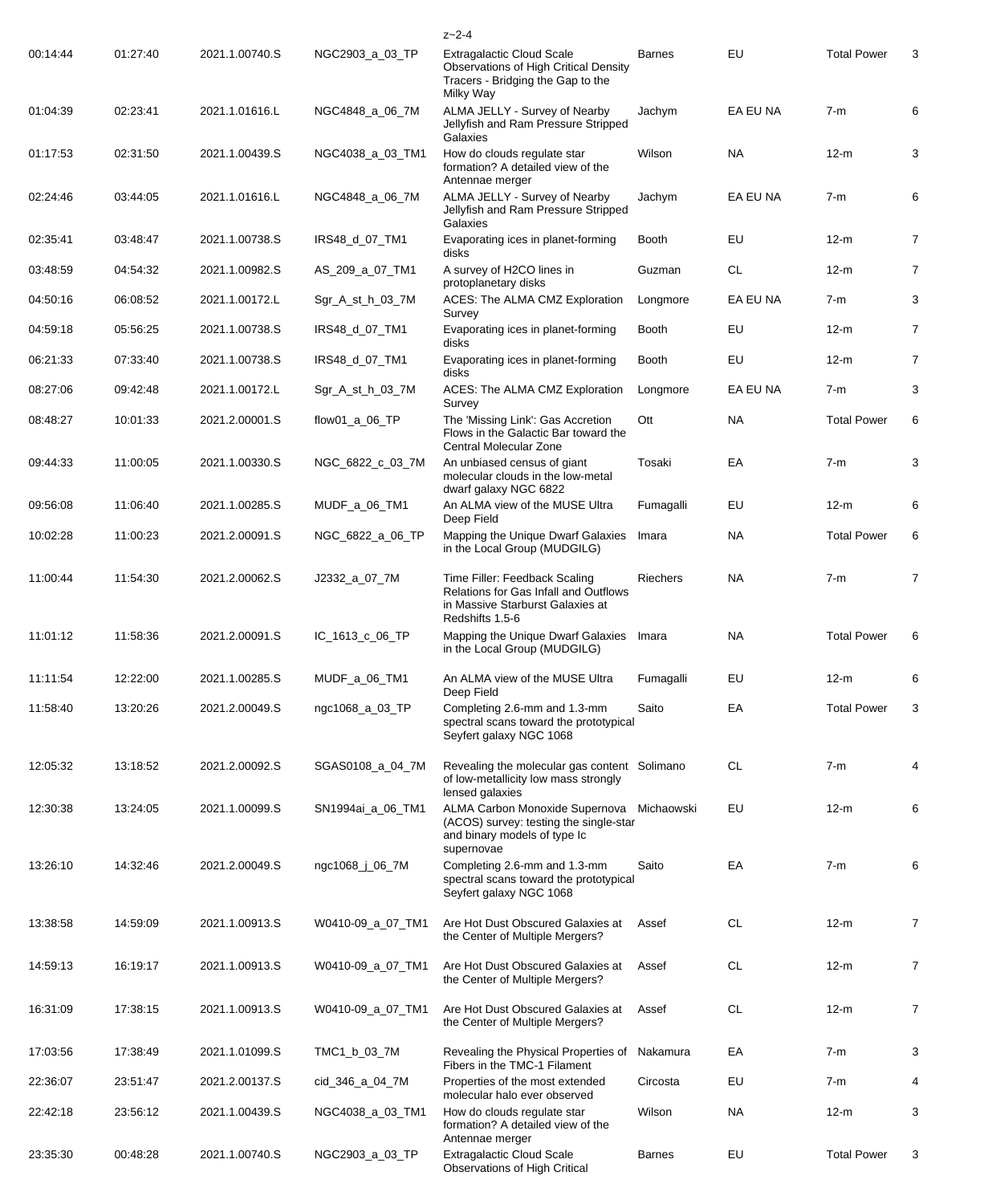## Density Tracers - Bridging the Gap to the Milky Way

| 2022-05-29 |          |                     |                   |                                                                                                                                      |              |                  |                    |                |
|------------|----------|---------------------|-------------------|--------------------------------------------------------------------------------------------------------------------------------------|--------------|------------------|--------------------|----------------|
| Start (UT) | End (UT) | <b>Project Code</b> | <b>SchedBlock</b> | <b>Project Title</b>                                                                                                                 | PI           | <b>Executive</b> | <b>Array</b>       | Band           |
| 00:12:54   | 01:26:36 | 2021.1.00018.S      | AR1693 a 03 TM1   | Exploiting a snapshot survey of the<br>3,083 reddest Herschel sources to<br>reveal distant protoclusters                             | Ivison       | EU               | $12-m$             | 3              |
| 00:48:26   | 02:07:37 | 2021.1.01616.L      | NGC4848_a_06_7M   | ALMA JELLY - Survey of Nearby<br>Jellyfish and Ram Pressure Stripped<br>Galaxies                                                     | Jachym       | EA EU NA         | $7-m$              | 6              |
| 01:04:26   | 02:18:38 | 2021.1.00199.S      | NGC3941 a 03 TP   | Systematically Measuring CO<br><b>Emission of Double-Barred Galaxies</b>                                                             | Wu           | EA               | <b>Total Power</b> | 3              |
| 01:28:03   | 02:52:05 | 2021.1.00018.S      | AR2598_a_03_TM1   | Exploiting a snapshot survey of the<br>3,083 reddest Herschel sources to<br>reveal distant protoclusters                             | Ivison       | EU               | $12-m$             | 3              |
| 02:10:05   | 03:28:36 | 2021.1.01616.L      | NGC4848_a_06_7M   | ALMA JELLY - Survey of Nearby<br>Jellyfish and Ram Pressure Stripped<br>Galaxies                                                     | Jachym       | EA EU NA         | $7-m$              | 6              |
| 02:19:18   | 03:44:33 | 2021.1.00802.S      | IRAS_162_a_06_TP  | Mapping Flows of Gas Around 0.2 to Federman<br>310 Lsun Protostars: ALMA Imaging<br>of JWST Targeted Protostars                      |              | <b>NA</b>        | <b>Total Power</b> | 6              |
| 02:54:43   | 04:18:40 | 2021.1.00018.S      | AR1872_a_03_TM1   | Exploiting a snapshot survey of the<br>3,083 reddest Herschel sources to<br>reveal distant protoclusters                             | Ivison       | EU               | $12-m$             | 3              |
| 03:45:21   | 04:56:51 | 2021.2.00001.S      | flow01_a_06_TP    | The 'Missing Link': Gas Accretion<br>Flows in the Galactic Bar toward the<br>Central Molecular Zone                                  | Ott          | <b>NA</b>        | <b>Total Power</b> | 6              |
| 04:19:57   | 04:44:04 | 2021.1.00311.S      | G318.95-_a_06_TM1 | Submillimeter Continuum of Massive Liu<br>Star Forming Cores with Class II<br><b>Methanol Masers</b>                                 |              | EA               | $12-m$             | 6              |
| 04:26:44   | 05:45:36 | 2021.1.00172.L      | Sgr_A_st_h_03_7M  | ACES: The ALMA CMZ Exploration<br>Survey                                                                                             | Longmore     | EA EU NA         | $7-m$              | 3              |
| 04:49:10   | 06:02:19 | 2021.1.00738.S      | IRS48_d_07_TM1    | Evaporating ices in planet-forming<br>disks                                                                                          | <b>Booth</b> | EU               | $12-m$             | $\overline{7}$ |
| 04:57:15   | 06:12:13 | 2021.2.00001.S      | flow15_a_06_TP    | The 'Missing Link': Gas Accretion<br>Flows in the Galactic Bar toward the<br><b>Central Molecular Zone</b>                           | Ott          | <b>NA</b>        | <b>Total Power</b> | 6              |
| 05:46:16   | 07:05:02 | 2021.1.00172.L      | Sgr_A_st_h_03_7M  | ACES: The ALMA CMZ Exploration<br>Survey                                                                                             | Longmore     | EA EU NA         | $7-m$              | 3              |
| 06:04:08   | 06:22:04 | 2021.1.01137.S      | TY_CrA_a_06_TM2   | Resolving Planet Suppression in<br>Circumbinaries During the Disk<br><b>Hosting Phase</b>                                            | Miley        | EA               | $12-m$             | 6              |
| 06:13:38   | 07:37:30 | 2021.2.00001.S      | flow15_a_06_TP    | The 'Missing Link': Gas Accretion<br>Flows in the Galactic Bar toward the<br>Central Molecular Zone                                  | Ott          | <b>NA</b>        | <b>Total Power</b> | 6              |
| 06:23:43   | 07:19:26 | 2021.1.00311.S      | G45.473+_a_06_TM1 | Submillimeter Continuum of Massive Liu<br>Star Forming Cores with Class II<br><b>Methanol Masers</b>                                 |              | EA               | $12-m$             | 6              |
| 07:27:24   | 07:56:05 | 2021.1.00311.S      | G60.575-_a_06_TM1 | Submillimeter Continuum of Massive Liu<br>Star Forming Cores with Class II<br><b>Methanol Masers</b>                                 |              | EA               | $12-m$             | 6              |
| 07:37:34   | 08:48:39 | 2019.1.01400.S      | W28_j_06_TP       | A Quest for the Formation Mechanism Sano<br>of Molecular Filaments                                                                   |              | EA               | <b>Total Power</b> | 6              |
| 08:02:57   | 09:29:23 | 2021.1.00917.S      | V4334_Sg_b_06_TM1 | The chemical evolution in the ejecta van Hoof<br>of V4334 Sgr                                                                        |              | EU               | $12-m$             | 6              |
| 08:04:24   | 09:17:35 | 2021.1.00172.L      | Sgr_A_st_I_03_7M  | ACES: The ALMA CMZ Exploration<br>Survey                                                                                             | Longmore     | EA EU NA         | $7-m$              | 3              |
| 09:21:24   | 10:21:20 | 2021.2.00062.S      | J2319_a_05_7M     | Time Filler: Feedback Scaling<br><b>Relations for Gas Infall and Outflows</b><br>in Massive Starburst Galaxies at<br>Redshifts 1.5-6 | Riechers     | NA               | $7-m$              | 5              |
| 09:42:20   | 10:52:50 | 2021.1.00285.S      | MUDF_a_06_TM1     | An ALMA view of the MUSE Ultra<br>Deep Field                                                                                         | Fumagalli    | EU               | $12-m$             | 6              |
| 10:53:49   | 12:04:01 | 2021.1.00285.S      | MUDF_a_06_TM1     | An ALMA view of the MUSE Ultra<br>Deep Field                                                                                         | Fumagalli    | EU               | $12-m$             | 6              |
| 11:44:57   | 12:58:13 | 2021.2.00092.S      | SGAS0108_a_04_7M  | Revealing the molecular gas content Solimano<br>of low-metallicity low mass strongly<br>lensed galaxies                              |              | <b>CL</b>        | $7-m$              | 4              |
| 12:27:59   | 13:13:15 | 2021.1.01320.S      | J0100+28_a_06_TM1 | Opening an Era of CGM-scale Study Silverman<br>of the Most Massive Halos at z>6 with<br>ALMA                                         |              | EA               | $12-m$             | 6              |
| 22:52:25   | 00:06:01 | 2021.1.00018.S      | AR1693_a_03_TM1   | Exploiting a snapshot survey of                                                                                                      | Ivison       | EU               | $12-m$             | 3              |